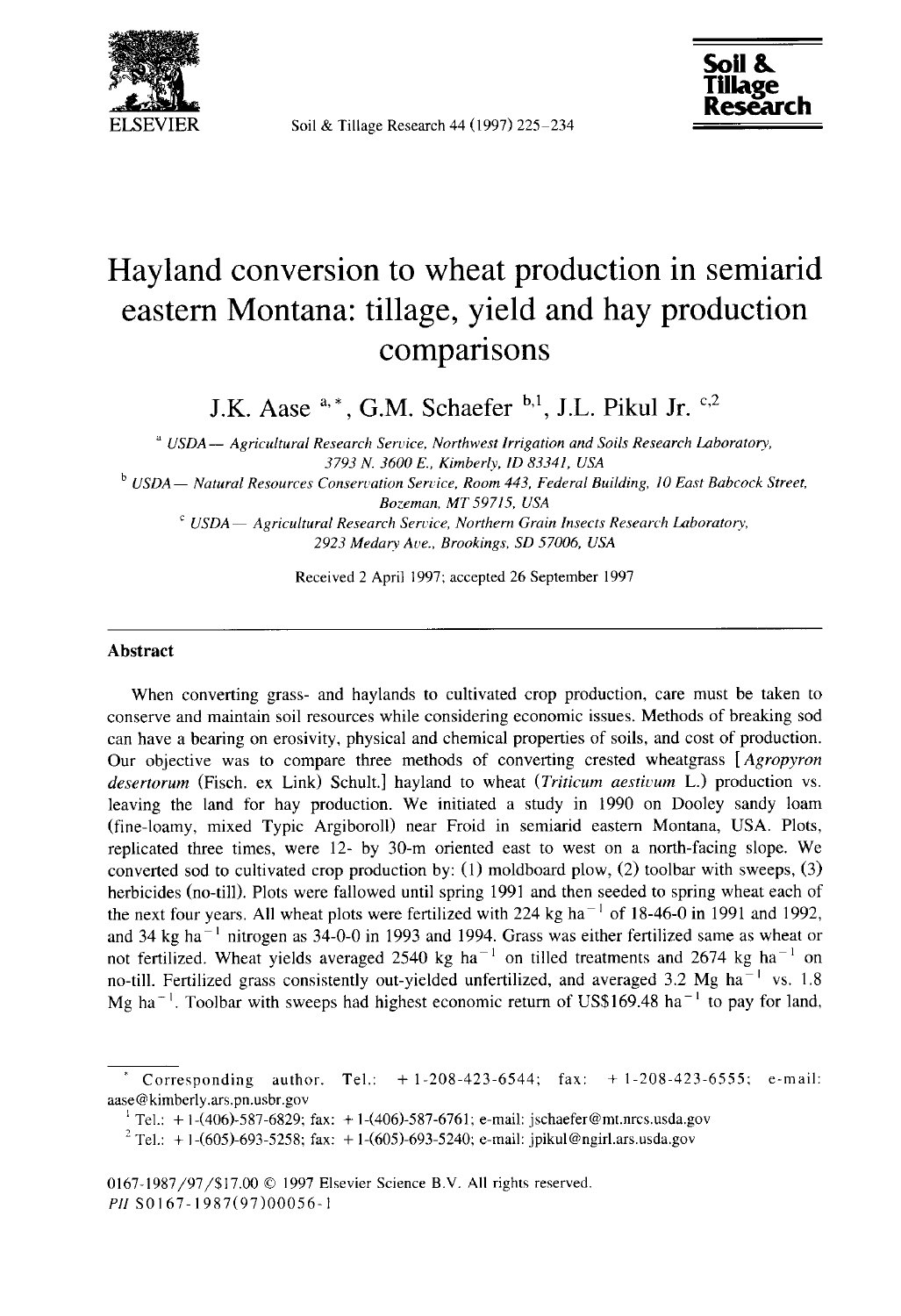labor, and management. Moldboard plow had US\$162.05 ha<sup> $-1$ </sup>. Because of herbicide costs, no-till only returned US\$148.64 ha<sup>-1</sup>. Unfertilized grass hay returned US\$67.68 ha<sup>-1</sup> and fertilized grass hay, US\$97.95 ha<sup> $-1$ </sup>. Results may be tempered because our wheat yields were high: a 2016  $kg$  ha<sup> $-1$ </sup> wheat yield would have returned the same as fertilized grass. Before converting grassand hay-lands to small grains production, consideration must be given to such variables as sod conversion methods, management practices, labor requirements, market conditions, total precipitation and its temporal distribution, soil conditions, growth environment, soil conservation, and economics. © 1997 Elsevier Science B.V.

*Keywords:* Tillage; Sodbreaking; Hayland; Grassland; Wheat; Economics

#### **1. Introduction**

Some form of tillage is commonly used to convert grass- and haylands to cultivated crop land. Variable costs of tillage in converting to cultivated crop production are less than variable costs of using herbicides (Johnson et al., 1986). Many grass and haylands are susceptible to wind and water soil erosion. Therefore it is important to select appropriate tillage methods that conserve and sustain soil resources while considering economic issues.

Tillage and crop management practices influence many soil properties, such as bulk density (e.g., Mielke et al., 1986; Rhoton et al., 1993; Ismail et al., 1994; Pikul and Aase, 1995), pH (Blevins et al., 1977; Dick, 1983; Lal et al., 1994) and soil organic matter. Soil organic matter has been of great interest as it relates to tillage and cropping practices. Native grasslands can loose from about 30 to 50% of original organic carbon during 4 to 5 decades of cultivation (Campbell and Souster, 1982; Thiessen et al., 1982). When weather is favorable and crop yields are good, soil organic matter can increase or be maintained under well managed annual crop rotations (Campbell and Zentner, 1993; Aase and Pikul, 1995). Fallow-crop rotations on the other hand, tend to decrease soil organic matter (Rasmussen and Parton, 1994; Aase and Pikul, 1995).

Because of varying results from soil and crop management practices, the need for selecting appropriate management practices is apparent when converting grass-and haylands to cultivated crop production.

Our objectives were to examine effects of three tillage methods of converting crested wheatgrass to dryland wheat production on (a) subsequent wheat yields, (b) soil chemical and nutrient analyses and soil water, (c) cost and benefit comparisons between wheat and hay production.

### **2. Materials and methods**

We initiated a study in April of 1990 on a Dooley sandy loam (fine-loamy, mixed Typic Argiboroll) (FAO: Kastanozem) about 6.4 km south of Froid, Roosevelt County, MT. The study area had been in crested wheatgrass for about 15 years prior to the study and was hayed every year. Study layout was randomized complete block with three replicates. Plots were 12- by 30-m oriented the long way east to west on a ca. 2%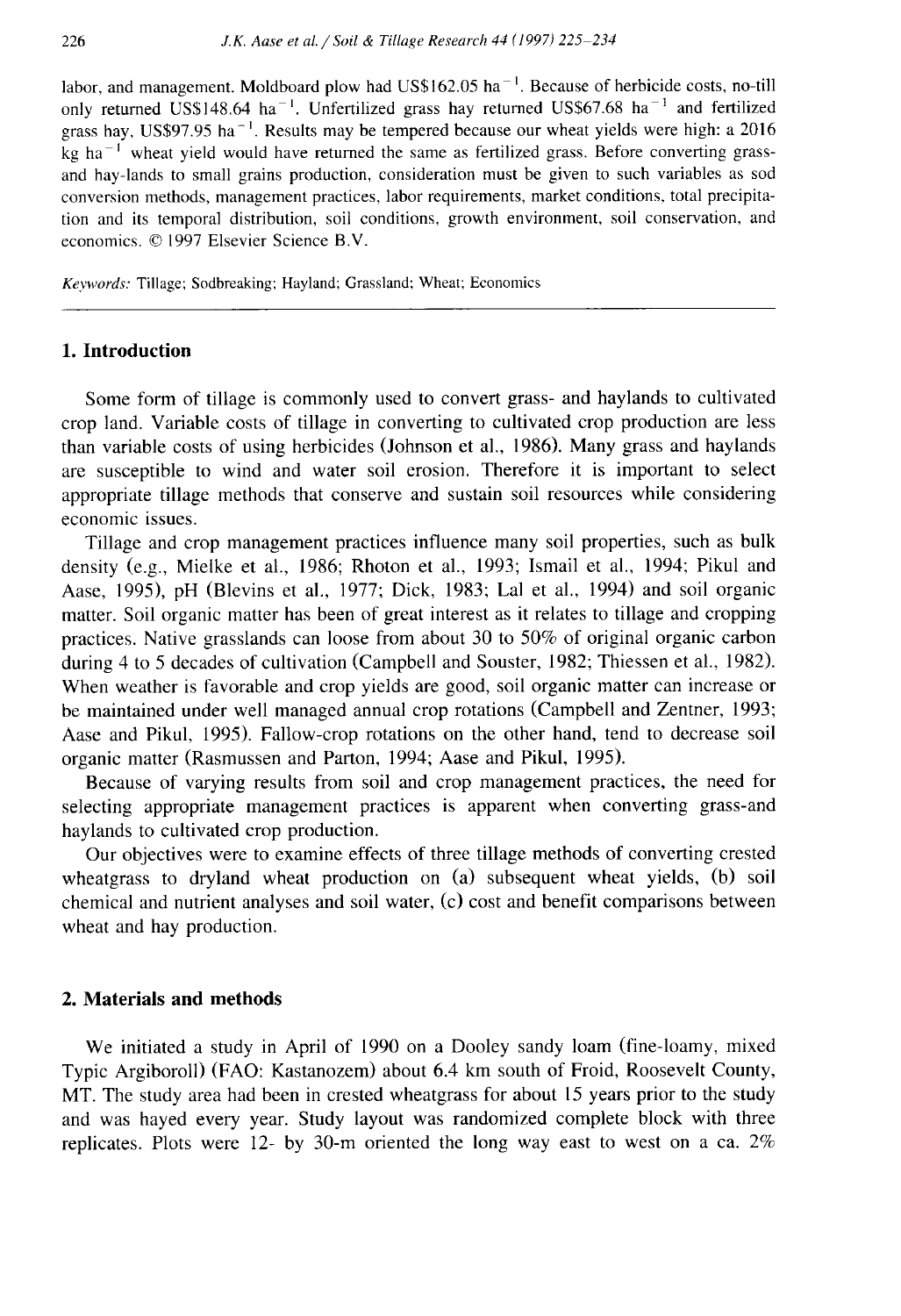north-facing slope. Prior to sod conversion we took one shallow-core and one deep-core sample from each plot area. The shallow-core sample was 15 cm deep and was divided into 0 to 8- and 8 to 15-cm segments for organic carbon analysis. Organic carbon was multiplied by 1.72 for conversion to organic matter. The deep-core sample was 122 cm deep and was divided into four 30-cm segments. The middle 15-cm increment from each deep-core sample segment was retained for nitrogen analysis, bulk density and soil water content determinations. The same sampling procedure was used in the spring of 1995, following the conclusion of the study, except two samples from each wheat plot were composited and three samples from each grass plot, for analysis. Bulk density was not determined.

Subsequent to converting from sod, three neutron probe access tubes to 1.2 m depths were installed in each plot. Soil water content at 30 cm increments was determined using neutron attenuation at the beginning and end of each growing season. Precipitation data were obtained at a research farm, about 4.8 km from the test site.

Sod conversion treatments prior to seeding spring wheat were accomplished with: (1) a five-bottom moldboard plow to a depth of ca. 17 cm; (2) a toolbar with 45.7-cm sweeps on 30.5-cm centers to a depth of ca. 9 cm; (3) herbicides (no-till) using tank mix of 2.5 l glyphosate  $[(N\text{-phosphonometry}]\text{glycine}]$  and 2.5 l of 2,4-D amine (2,4-dichlorophenoxyacetic acid) in 141 1 of water per hectare to kill the sod. During the fallow period in 1990, to control weeds, there was one subsequent tillage operation with sweeps on each of treatments 1 and 2 and one application with a mix of glyphosate and 2,4-D on treatment 3. The plots were left fallow until the spring of 1991.

Beginning in 1991 mechanical tillage operations on treatments 1 and 2 were done with sweeps immediately prior to seeding. In 1992, it was necessary to use a tandem disk harrow before using sweeps. No-till treatment received a tankmix of 2.5-1 glyphosate and 1.25-1 2,4-D each year prior to seeding. When deemed necessary, post-harvest weed control was done on all three sod conversion treatments using a mix of glyphosate and 2,4-D. Two post harvest weed control operations took place on each treatment in 1991, one in 1994 and none in 1992 and 1993.

The plots were seeded to 'Lew' spring wheat every year with a Versatile 2200 disk drill with 20-cm row spacing. We used the solid stem cultivar 'Lew' because the area of the study is at risk for wheat stem sawfly *(Cephus cinctus* Norton) infestations. Rate of seeding was the same among treatments within years but varied from about 2 to 2.5 million seeds per hectare among years. All plots were fertilized with  $224 \text{ kg ha}^{-1}$  of  $(NH_4)$ , HPO<sub>4</sub> (18-46-0) in 1991 and 1992. In 1993 and 1994, we applied 34 kg ha<sup>-1</sup> of nitrogen as  $NH_4NO_3$  (34-0-0) to all plots. Weeds in the growing grain crop of all treatments were controlled as needed with a mix of bromoxynil (3,5-dibromo-4-hydroxybenzonitrile) and 2,4-D, except in 1994 when we used a mix of fenoxaprop-P-ethyl  $\{(R)-2-[4-(6-chloro-1,3-benzoxazol-2-yloxy) phenoxy]$  propionic acid} and bromoxynil.

Comparison crested wheatgrass plots were on the north of, and adjacent to, the wheat plots and were replicated three times. One set of grass plots was unfertilized, the second set received 224 kg ha<sup>-1</sup> of 18-46-0 fertilizer in 1991 and 1992, and 34 kg ha<sup>-1</sup> of nitrogen as 34-0-0 in 1993 and 1994.

We hand-cut, at the soil surface, six 5-row wide by 90 cm long wheat samples per plot each year to obtain grain yield samples. We also hand harvested four 90 by 90 cm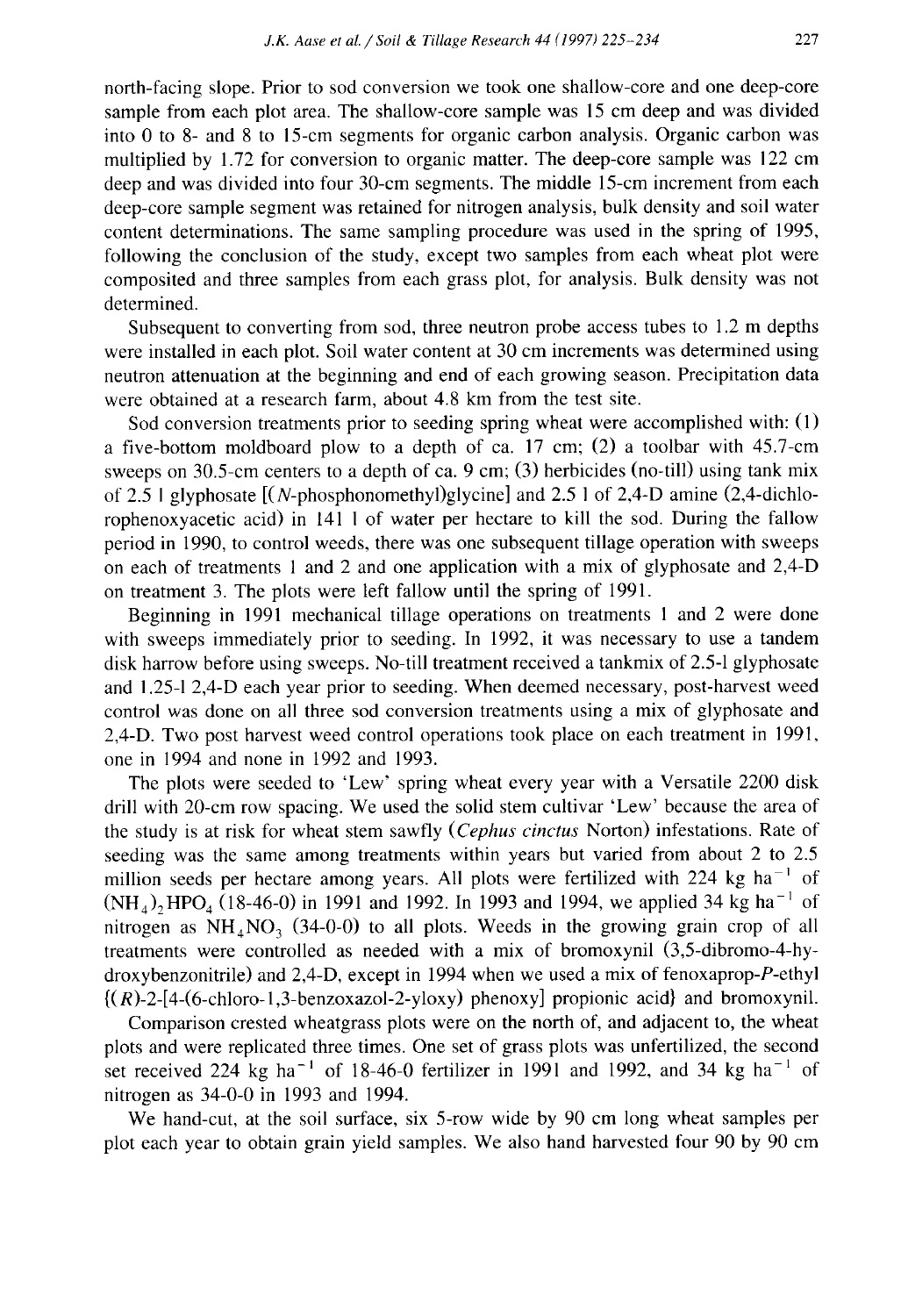| Item             | <b>Size</b><br>(m) | Annual<br>use(h) | Use per unit<br>land $(h ha^{-1})$ | Variable<br>$cost$ (US\$ ha <sup>-1</sup> ) | Fixed<br>$\cos t$ (US\$ ha <sup>-1</sup> ) | Total cost<br>$(US$ ha^{-1})$ |
|------------------|--------------------|------------------|------------------------------------|---------------------------------------------|--------------------------------------------|-------------------------------|
| Toolbar          | 7.6                | 200              | 0.205                              | 4.27                                        | 3.83                                       | 8.10                          |
| Toolbar with rod | 7.6                | 100              | 0.205                              | 4.42                                        | 4.08                                       | 8.50                          |
| Tandem disk      | 6.4                | 50               | 0.309                              | 6.13                                        | 8.62                                       | 15.25                         |
| Plow             | 5 bottom           | 50               | 0.823                              | 16.70                                       | 20.78                                      | 37.48                         |
| Sprayer          | 14.3               | 100              | 0.146                              | 1.70                                        | 1.73                                       | 3.43                          |
| Drill            | 7.3                | 150              | 0.274                              | 9.27                                        | 9.51                                       | 18.78                         |
| Combine          | 7.3                | 200              | 0.381                              | 17.22                                       | 27.87                                      | 45.10                         |
| Swather          | 6.1                | 100              | 0.413                              | 9.27                                        | 13.32                                      | 22.58                         |
| Round baler      |                    | 100              | 0.413                              | 8.77                                        | 11.29                                      | 20.06                         |
| Loader           |                    | 200              | 0.247                              | 1.83                                        | 1.83                                       | 3.66                          |

Machinery cost data per field operation. Tractor cost is included with each item. Labor costs are not included

hay-yield samples per plot in 1991 and 1992. In 1993 and in 1994 we used a 3 m wide swather to lay the grass in wind rows, from which three 90-cm samples per plot were taken for hay yield samples. Hay yield was expressed on a 15% moisture basis.

We used the following assumptions for economic analysis. Machinery size and hours of use each year were based on a typical 809 ha dryland farm in eastern Montana. Fixed and variable cost data per field operation for the machines were taken from a 1990 Machinery Cost Bulletin (Baguet and Johnson, 1990) and updated to 1994 costs (Table 1). Local farm suppliers provided 1994 prices for purchased materials such as seed, fertilizer, and chemicals. State-wide average yearly prices were collected for non-alfalfa hay and for spring wheat, excluding durum, for the 1991 through 1994 evaluation period. The average price for hay was US\$61.48  $Mg^{-1}$  (Montana Agricultural Statistics Service, 1993). The United States Department of Agriculture commodity program provisions for the 1994 crop year were used to calculate the price of US\$143.68  $Mg^{-1}$ received for wheat.

Analysis of variance ( $P = 0.05$ ) was used in data analysis.

## **3. Results and discussion**

## *3.1. Soil chemical analyses*

Soil analysis revealed that there was 11.4 kg  $NO<sub>3</sub>-N$  ha<sup>-1</sup> in the surface 30 cm of soil at the beginning of the study (data not shown). Phosphorus was deficient at 8.7 mg  $kg^{-1}$  in the surface 15 cm of soil and organic matter content was 16 g kg<sup>-1</sup>. Since the field had been hayed every year prior to measurements little surface organic material was returned as a source of organic matter and nitrogen. Bulk density was consistent across the study area and averaged 1.55 g cm<sup> $-3$ </sup> in the surface 30 cm. At the end of the study, in the spring of 1995, there were no statistically significant differences in soil  $NO<sub>3</sub>-N$  in the surface 30 cm of soil among wheat plots, nor between fertilized and unfertilized grass plots (data not shown). There was 12.3 kg NO<sub>3</sub>-N ha<sup>-1</sup> under wheat,

Table 1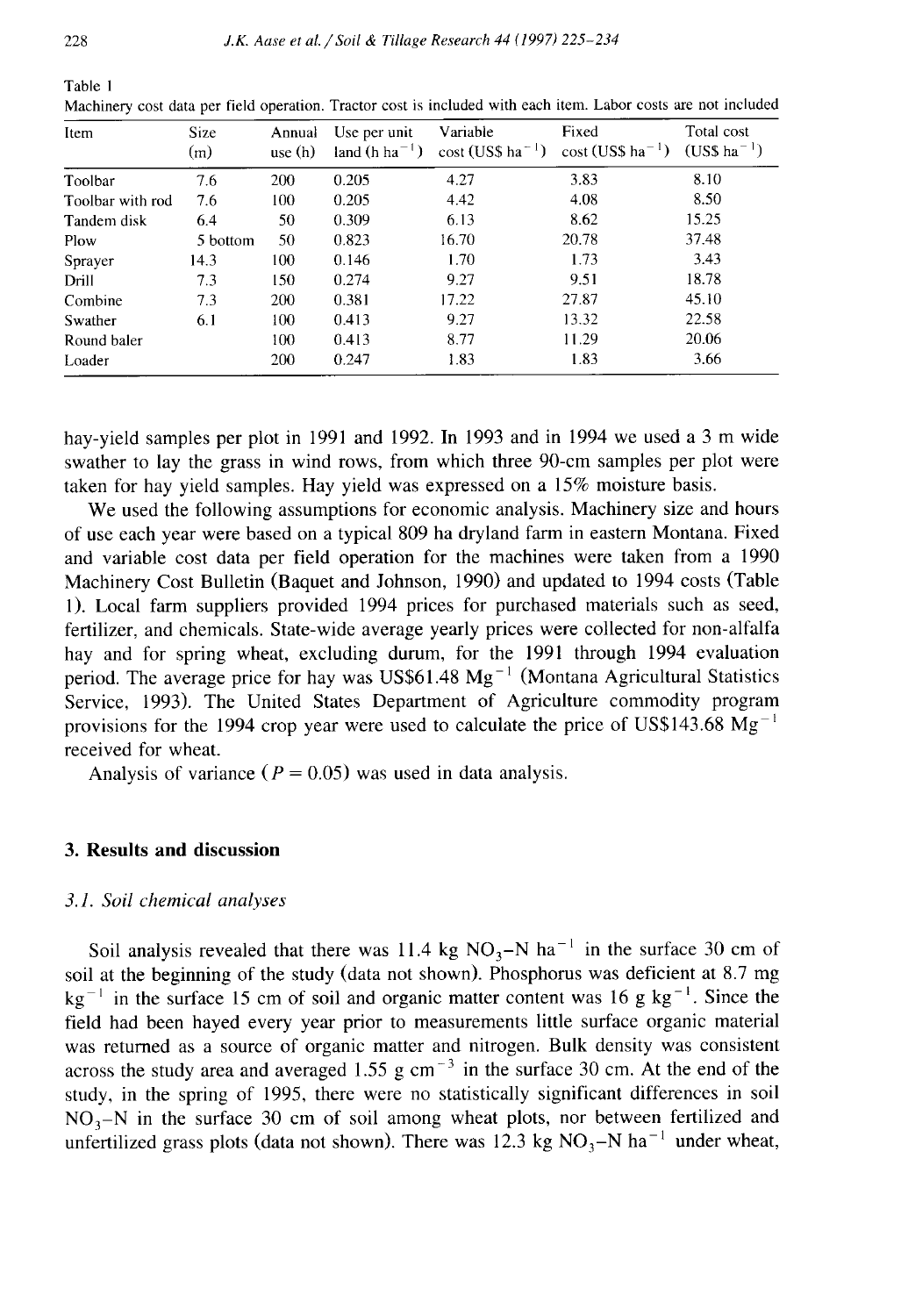15.7 kg under fertilized grass, and 13.6 kg under unfertilized grass. Essentially all supplied and available nitrogen was used by the plants since little change was observed from beginning to end of study.

Soil organic matter on the plow treatment decreased from the original value of 16 g  $kg^{-1}$  to 13 g kg<sup>-1</sup> in the surface 15 cm of soil, and was significantly less than on the sweep and no-till treatments which had 17 g  $kg^{-1}$  organic matter at the end of the study (data not shown). Some minor redistribution and dilution of organic matter may have occurred in the 0 to 15 cm soil layer on the plow treatment since plow depth averaged ca. 17 cm and organic matter was only measured to 15 cm. Our data are consistent with those of Reicosky and Lindstrom (1993) who showed that plowing caused a significant greater loss of carbon than conservation tillage. Organic matter decreased to 13 g kg<sup>-1</sup> on the unfertilized grass plots and was significantly different from the fertilized grass plots, which increased to 18 g  $kg^{-1}$  organic matter. Thus, even during the short life of our experiment, conservative cultivation on wheat plots and addition of fertilizer on grass plots either maintained or increased soil organic matter in the surface 15 cm of soil.

#### *3.2. Precipitation and soil water*

Precipitation during the four years of the study is reported as monthly totals and compared against the 27-year average in Table 2. Precipitation amounts and distribution during the four years favored spring wheat production. In all years rain came in above average amounts some time during critical portions of the wheat growing season. The precipitation pattern did not favor cool season grass production in every year. Early season precipitation, through the month of May, was particularly unfavorable for grass production in 1993.

Soil water content at time of spring wheat seeding and harvest, to a depth of 1.2 m, for the wheat and grass plots are shown in Fig. 1. Total precipitation for the spring

| Month     | Monthly precipitation (Year) |             |             |             |                    |  |  |  |  |
|-----------|------------------------------|-------------|-------------|-------------|--------------------|--|--|--|--|
|           | $1991$ (mm)                  | $1992$ (mm) | $1993$ (mm) | $1994$ (mm) | 27-yr average (mm) |  |  |  |  |
| January   | 5.3                          | 11.9        | 6.6         | 13.0        | 10.9               |  |  |  |  |
| February  | 8.9                          | 4.3         | 5.3         | 19.6        | 7.6                |  |  |  |  |
| March     | 10.4                         | 10.2        | 15.0        | 2.5         | 14.2               |  |  |  |  |
| April     | 68.1                         | 72.6        | 5.1         | 22.1        | 30.5               |  |  |  |  |
| May       | 66.5                         | 29.7        | 25.9        | 53.1        | 52.8               |  |  |  |  |
| June      | 112.5                        | 103.1       | 59.7        | 97.3        | 74.7               |  |  |  |  |
| July      | 40.6                         | 47.5        | 130.6       | 18.5        | 52.1               |  |  |  |  |
| August    | 11.7                         | 62.5        | 93.7        | 17.3        | 37.3               |  |  |  |  |
| September | 65.0                         | 17.0        | 3.8         | 15.7        | 37.8               |  |  |  |  |
| October   | 6.6                          | 15.2        | 2.5         | 23.6        | 18.8               |  |  |  |  |
| November  | 12.2                         | 17.3        | 23.4        | 4.6         | 11.2               |  |  |  |  |
| December  | 4.3                          | 9.1         | 5.8         | 17.8        | 10.9               |  |  |  |  |
| Total     | 412.1                        | 400.4       | 377.4       | 305.1       | 358.8              |  |  |  |  |

Table 2 Monthly and long-term average precipitation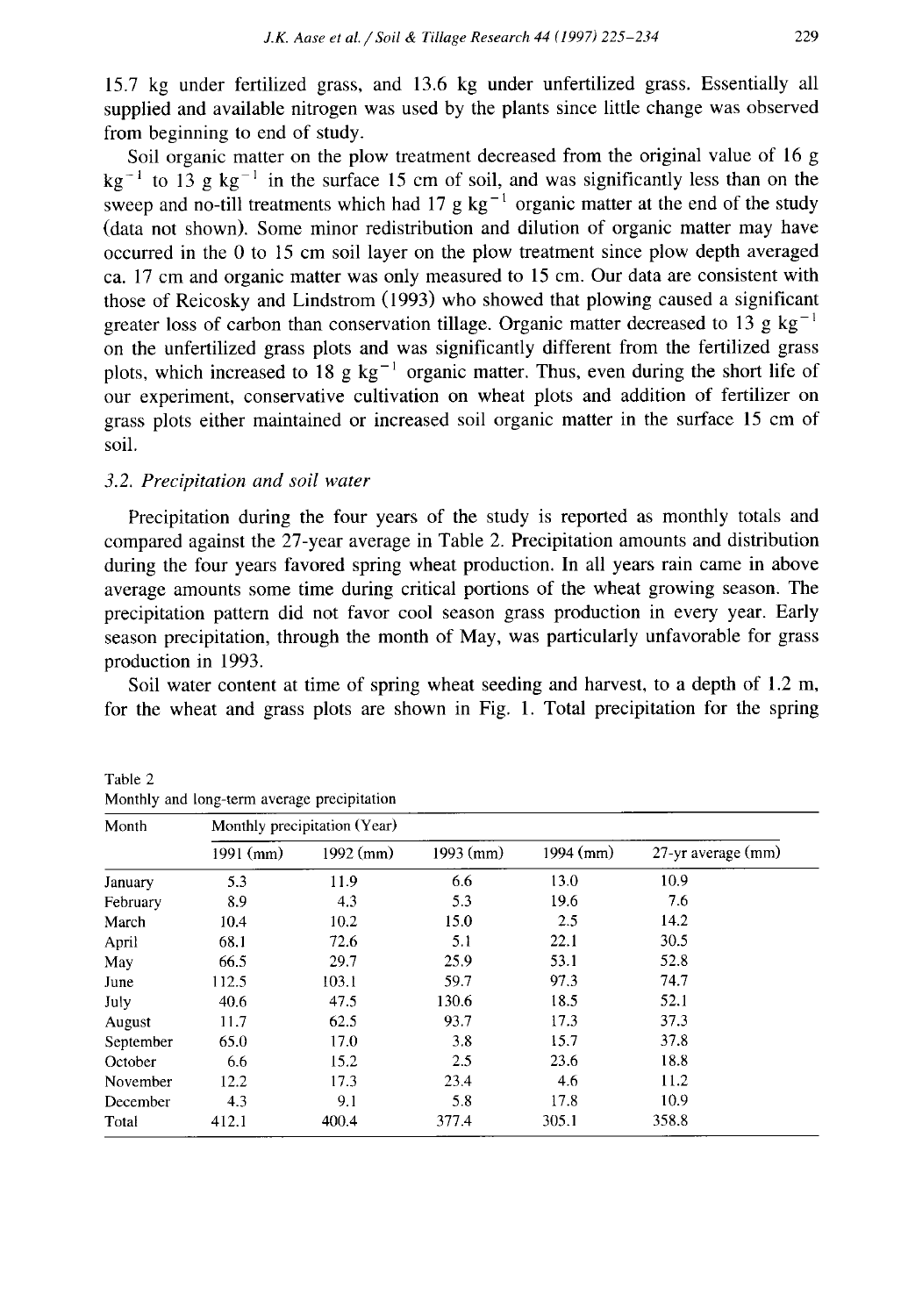

Fig. 1. Periodic soil water content to 1.2-m depth and precipitation. There were no statistical differences among sod conversion treatments nor between fertilized and unfertilized grass treatments, therefore all sod conversion treatments are combined as are the two grass fertilizer treatments. Asterisk (\*) indicates statistically significant difference ( $P = 0.05$ ) between wheat and grass plots.

wheat growing season and between harvest and the next spring are also shown. Soil water measurements did not coincide exactly with initiation of crested wheatgrass growth and grass harvest. Nevertheless, the data show the pattern of soil water extraction for wheat and crested wheatgrass. There were no statistically significant differences in soil water contents among sod conversion treatments, nor between fertilized and unfertilized crested wheatgrass treatments. Therefore soil water content data from all sod conversion treatments were combined as were the data from the two grass fertilizer treatments.

During the 1990 to spring 1991 fallow season spring wheat plots gained water and had significantly higher soil water content than grass plots at the beginning of the growing season in 1991 (data not shown).

Crested wheatgrass treatments accumulated little, if any, soil water from any precipitation, except some gain (2.8 cm) between spring and fall in 1993. By the time the rains came in that year, crested wheatgrass had finished its growth cycle and was mature, therefore it used little water the rest of the season. Generally, the grass appears to have used all water available and was somewhat opportunistic in being able to take advantage of all precipitation that fell prior to its maturation. The wheat plots also gained some water from late spring rains in 1993, and every year the spring wheat plots gained water from overwinter precipitation.

Overwinter soil water gain on wheat plots, contrasted to no gain on grass plots, made up for soil water depletion during the growing season (Fig. 1). Thus the difference in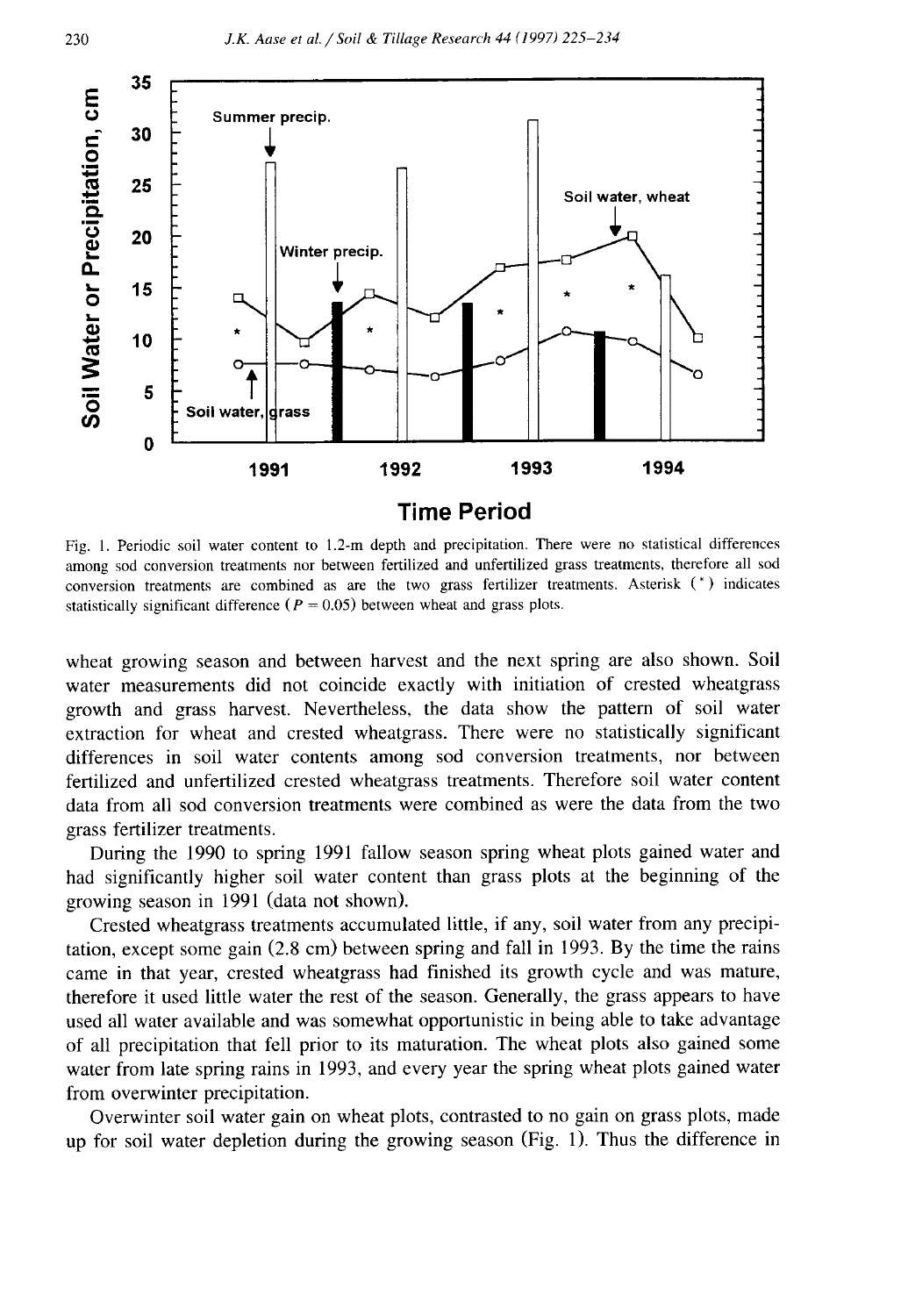

Fig. 2. Cumulative water use to 1.2-m soil depth for wheat and grass plots during summer and winter seasons. Water use is difference in soil water from beginning to end of each season, plus precipitation during same season.

soil water content between wheat and grass plots persisted during the study and end-of-study cumulative water use (soil water change plus precipitation) was the same for wheat and grass at ca. 140 cm (Fig. 2).

## *3.3. Crop yields*

There were no statistically significant differences in wheat yields among sod conversion treatments within years (Table 3). However, there were statistically significant differences among years. That is probably what should be expected since the plots were fallowed for one year prior to seeding and because of favorable rainfall for wheat production. Yields in 1991, following fallow, averaged 2789 kg ha<sup> $-1$ </sup>. Yields in the three subsequent years were all 'recrop' yields and averaged  $2517$  kg ha<sup>-1</sup>.

Consistency of yields during the years was not the case for the grass plots. Late fall and early spring precipitation is important for grass growth. The particularly low grass yield in 1993 (Table 3) can be attributed to lack of early season precipitation, especially during April and May (Table 2). Crested wheatgrass was opportunistic in the use of mineralized nitrogen. Fertilized grass made better use of available water, and in three years out of the four yielded about 1.6 times that of the unfertilized grass. In 1993 the fertilized grass responded with about 4.5 times the yield of unfertilized grass. Stands of crested wheatgrass six years old and older can have yields reduced by as much as 70% compared with a two to three year old stand (White, 1985). Obviously, fertilizer made up for some of the lost production of the old crested wheatgrass stand we worked with.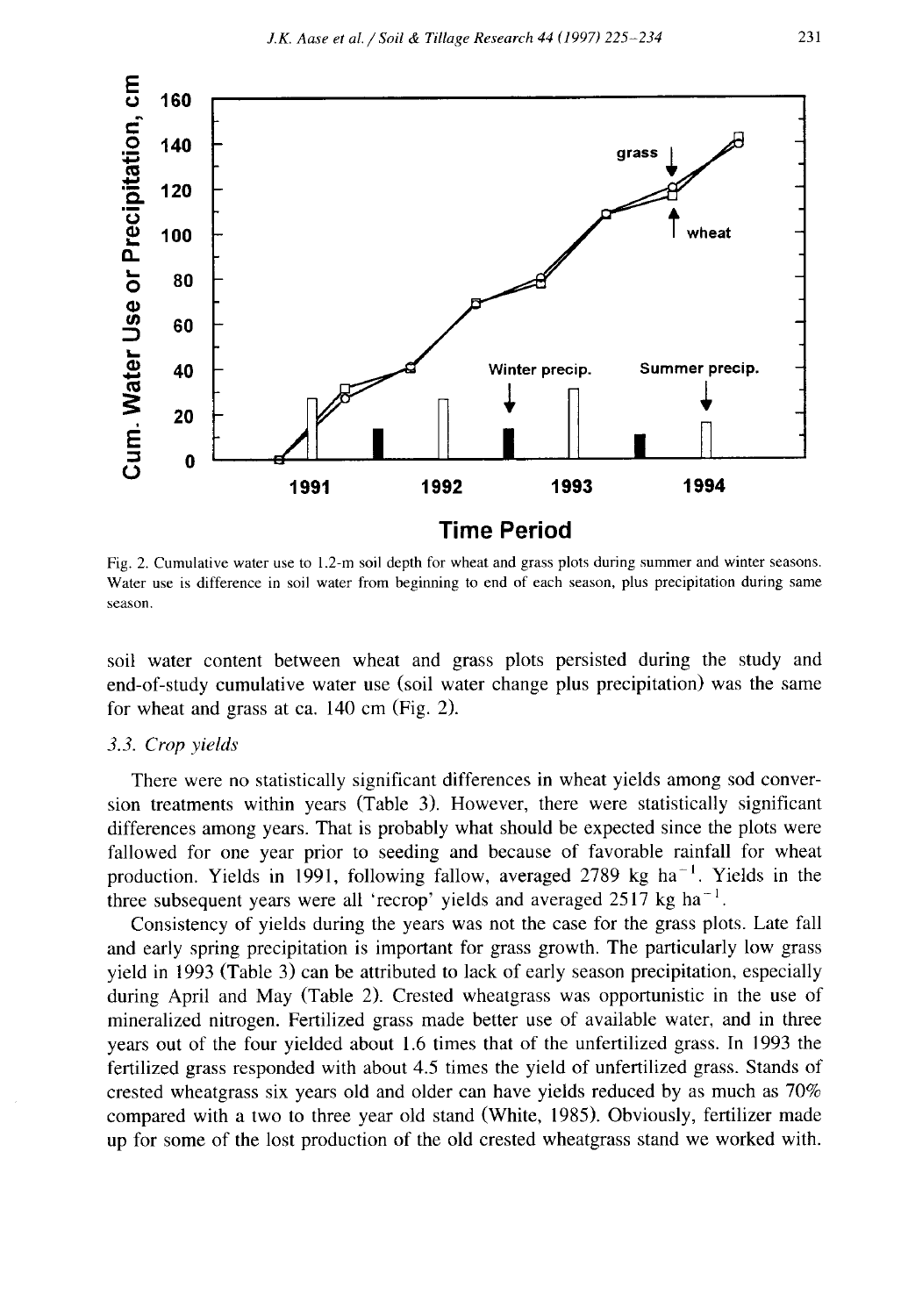|                                                | Yield     |                   |           |           |         |  |  |
|------------------------------------------------|-----------|-------------------|-----------|-----------|---------|--|--|
|                                                | 1991      | 1992              | 1993      | 1994      | Average |  |  |
| Soil breaking treatment (kg ha <sup>-1</sup> ) |           |                   |           |           |         |  |  |
| Plow                                           | 2755      | 2567              | 2405      | 2439      | 2540    |  |  |
| Sweeps                                         | 2829      | 2399              | 2452      | 2473      | 2540    |  |  |
| No-till                                        | 2782      | 2694              | 2439      | 2788      | 2674    |  |  |
| Significance ( $P = 0.05$ )                    | <b>NS</b> | <b>NS</b>         | <b>NS</b> | <b>NS</b> |         |  |  |
| Average                                        | $2789a^a$ | 2553 <sub>b</sub> | 2432b     | 2567b     |         |  |  |
| Crested wheatgrass (Mg ha <sup>-1</sup> )      |           |                   |           |           |         |  |  |
| Non fertilized                                 | 3.56      | 1.67              | 0.38      | 1.79      | 1.85    |  |  |
| Fertilized                                     | 5.46      | 2.34              | 1.73      | 3.13      | 3.17    |  |  |
| Significance ( $P = 0.05$ )                    | $\ast$    | *                 | $\ast$    | $\ast$    |         |  |  |

| lable 3                                            |  |  |  |
|----------------------------------------------------|--|--|--|
| Wheat grain yield and crested wheatgrass hay yield |  |  |  |

<sup>a</sup>Means among years with same letter are not significantly different ( $P = 0.05$ ).

## *3.4. Economics*

Monetary return, based on our study, out of which to pay for land, labor, and management, was the highest for treatment 2 (sod conversion with sweeps) at US\$169.48 ha<sup>-1</sup> (Table 4). Treatment 1 (sod conversion with plow) was next at US\$162.05 ha<sup>-1</sup>, followed by treatment 3 (no-till) at US\$148.64 ha<sup> $-1$ </sup>. Fertilized crested wheatgrass had a net return about 1.4 times that of non-fertilized crested wheatgrass. However, both crested wheatgrass treatments returned less than any of the wheat treatments. Rankings among treatments did not change when comparisons were made among 'Return Over Variable Cost' data. Return Over Variable Cost means income minus costs of all materials and machinery operating costs. Treatment 2 (sweeps) came in at US\$217.49  $ha^{-1}$ .

Table 4 Average costs and returns for the 1990-1994 evaluation period

|                                              | Treatment               |                           |                            |                                           |                                                     |  |  |  |
|----------------------------------------------|-------------------------|---------------------------|----------------------------|-------------------------------------------|-----------------------------------------------------|--|--|--|
|                                              | Plow<br>$(USS ha^{-1})$ | Sweeps<br>$(US$ ha^{-1})$ | No-till<br>$(USS ha^{-1})$ | Grass.<br>unfertilized<br>$(USS ha^{-1})$ | Grass.<br>fertilized<br>$(US35\$ ha <sup>-1</sup> ) |  |  |  |
| Gross return                                 | 365.21                  | 365.21                    | 384.53                     | 113.99                                    | 194.66                                              |  |  |  |
| Material cost                                | 110.53                  | 110.53                    | 155.77                     | 0.00                                      | 50.41                                               |  |  |  |
| Machinery-                                   | 40.33                   | 37.19                     | 34.35                      | 19.87                                     | 19.87                                               |  |  |  |
| Variable cost                                |                         |                           |                            |                                           |                                                     |  |  |  |
| Return over<br>variable cost                 | 214.36                  | 217.49                    | 194.41                     | 94.12                                     | 124.39                                              |  |  |  |
| Machinery-                                   | 52.31                   | 48.01                     | 45.77                      | 26.44                                     | 26.44                                               |  |  |  |
| Fixed cost                                   |                         |                           |                            |                                           |                                                     |  |  |  |
| Net return to land,<br>labor, and management | 162.05                  | 169.48                    | 148.64                     | 67.68                                     | 97.95                                               |  |  |  |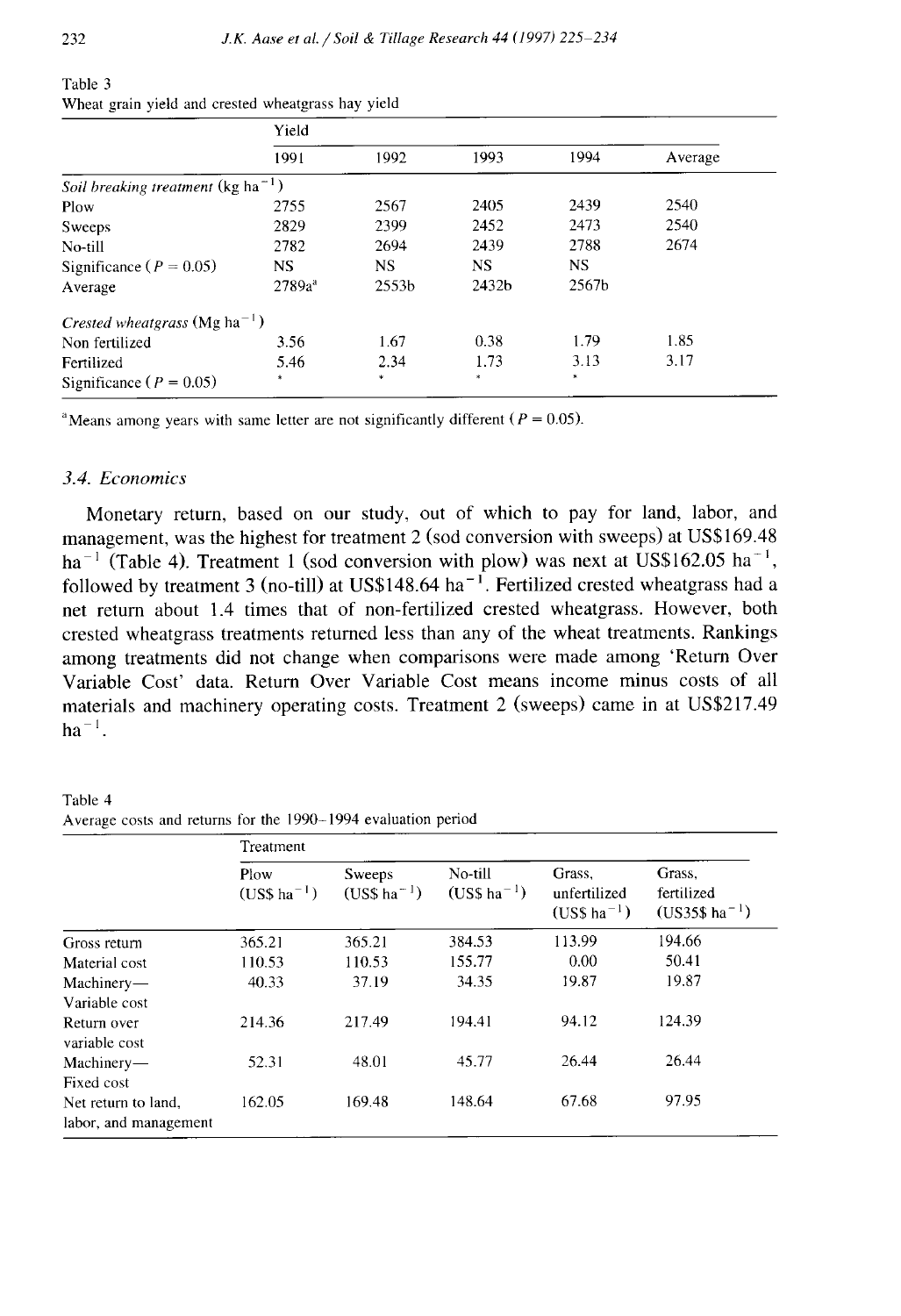Labor requirements for the initial plot preparation year (1990) were 3.5 times greater for the plow treatment as compared with the no-till treatment. This compares with results from a farm demonstration study in south central Montana that showed labor requirements for the sod breaking year were almost eight times greater for conventional tillage as compared with no-till (Remer, 1995).

Labor requirements for seedbed preparation and weed control were 33% greater for sweep treatment than for no-till treatment and 73% greater for plow treatment than for no-till treatment (0.76 h ha<sup>-1</sup> vs. 0.44 h ha<sup>-1</sup>). The sprayer was used twice as much on no-till treatment as compared with plow and sweep treatments, but there was no requirement on no-till treatment to invest in machinery costs for plow or disk. The toolbar was used 5 times during the study on plow treatment and 6 times on sweep treatment.

The yield advantage in our study of wheat on no-till treatment over that of wheat on sweep treatment would have needed to be 296 kg ha<sup> $-1$ </sup> to make up for higher costs associated with herbicides. Fertilized crested wheatgrass yield would have needed to be 4.3 Mg ha<sup> $-1$ </sup> rather than 3.2 Mg ha<sup> $-1$ </sup> for it to have equaled net return of the wheat sweep treatment. Or a wheat yield of 2016 kg ha<sup> $-1$ </sup> on tilled treatments would have resulted in the same monetary return as that from fertilized grass.

# **4. Conclusion**

In contemplating converting grass/haylands to grain production in semiarid areas, careful consideration must be given to such things as methods of sod conversion, management practices, labor requirements, precipitation and its temporal distribution, soil conditions, and market conditions. We generally consider annual no-till wheat production to be more economically advantageous than other tillage practices (Aase and Schaefer, 1996). In the present study no-till wheat yields were similar to those on the other tillage practices. But because of herbicide costs, net economic return from no-till wheat production to land, labor, and management was less than that from the other practices. No-till is the better choice from standpoint of soil erosion control and organic matter maintenance and/or increase. Organic matter is important for soil structure and activities of soil microorganisms. Organic matter in the surface 15 cm of soil decreased under the plow treatment. It was maintained under sweep and no-till treatments and increased under fertilized grass. Hay production had less net monetary return to land, labor, and management than wheat production during the course of our study. However, one needs to consider potential benefits of leaving land in hay production, including reduced labor requirements, soil conservation, as well as economics.

#### **References**

Aase, J.K.. Pikul, J.L. Jr., 1995. Crop and soil response to long-term tillage practices in the northern Great Plains. Agron. J. 87, 652-656.

Aase, J.K., Schaefer, G.M., 1996. Economics of tillage practices and spring wheat and barley crop sequence in the northern Great Plains. *J.* Soil Water Conserv. 51, 167-170.